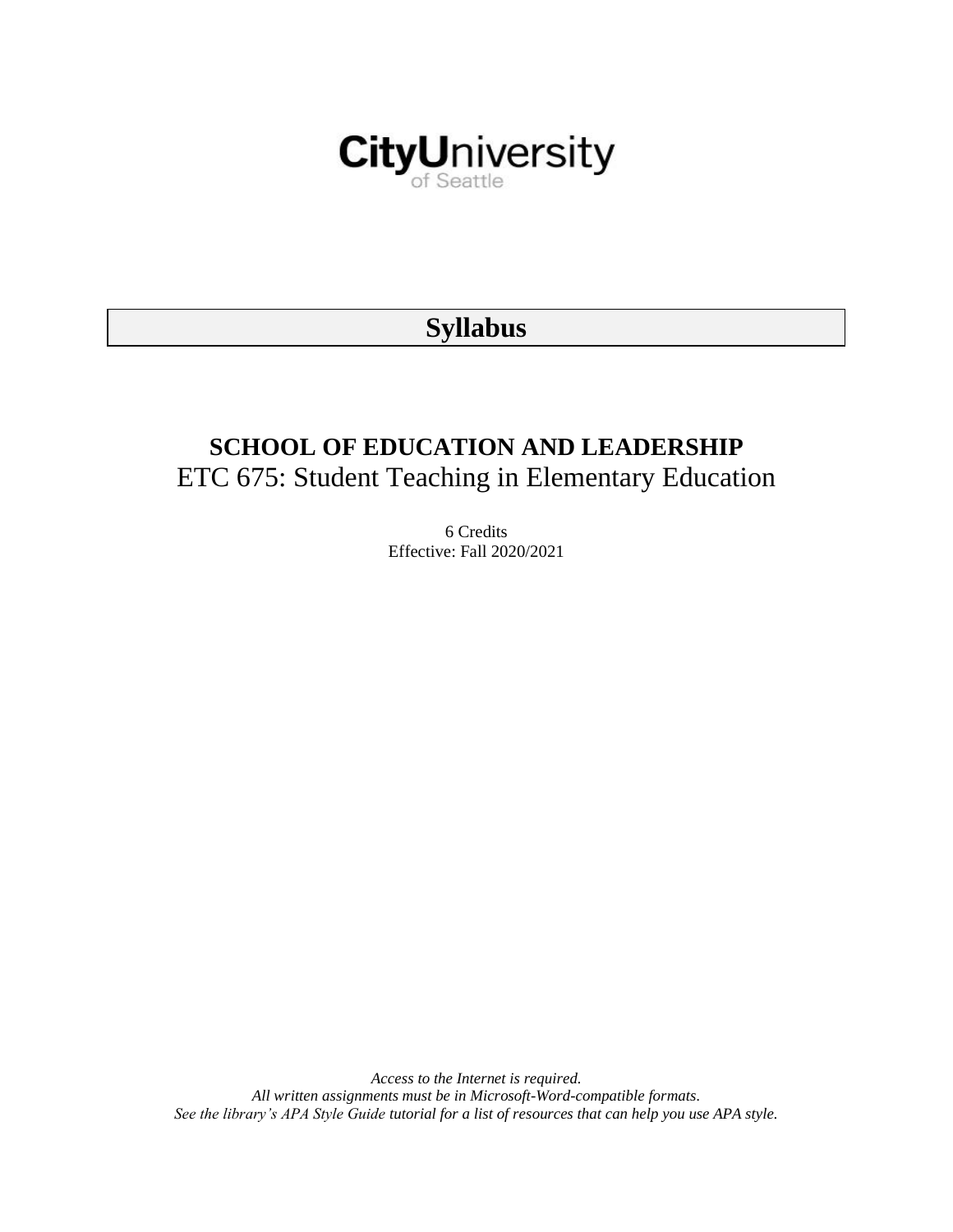# **FACULTY**

Faculty Name: FACULTY NAME

Contact Information: CONTACT INFORMATION

#### [INSTRUCTOR MAY INSERT PERSONAL MESSAGE IF DESIRED]

## **COURSE DESCRIPTION**

In Student Teaching, candidates seeking an Elementary Education K-8 endorsement co-teach with a cooperating teacher in a K-8 school placement for the required number of days to develop and demonstrate the full-time responsibilities of a teacher and make a positive impact on student learning. During student teaching, candidates exhibit essential dispositions; demonstrate skill in planning, engagement, assessment, and reflection upon student learning; participate in a learning community; and collect evidence of performance that connects with standards and criteria for pre-service teachers. Through successful completion of student teaching, candidates demonstrate endorsement competencies required for residency teacher certification with an Elementary Education K-8 endorsement. Candidates seeking an approved second endorsement in this course must also demonstrate competencies of the second endorsement.

## **COURSE RESOURCES**

There are no required resources for internship courses.

## **CITYU LEARNING GOALS**

This course supports the following City University learning goals:

- Professional competency and professional identity
- Strong communication and interpersonal skills
- Lifelong learning

# **COURSE OUTCOMES**

In this course, learners:

- Demonstrate skill in assessment of student learning
- Exhibit essential dispositions of a professional educator
- Involve families and communities in student learning
- Demonstrate skill in planning for instruction
- Demonstrate positive impact on student learning
- Demonstrate skill in reflection to improve practice and student learning
- Demonstrate skill in engaging students in meaningful learning activities.

# **CORE CONCEPTS, KNOWLEDGE, AND SKILLS**

- Assessment strategies
- Classroom management and learning environment
- Collaboration among professionals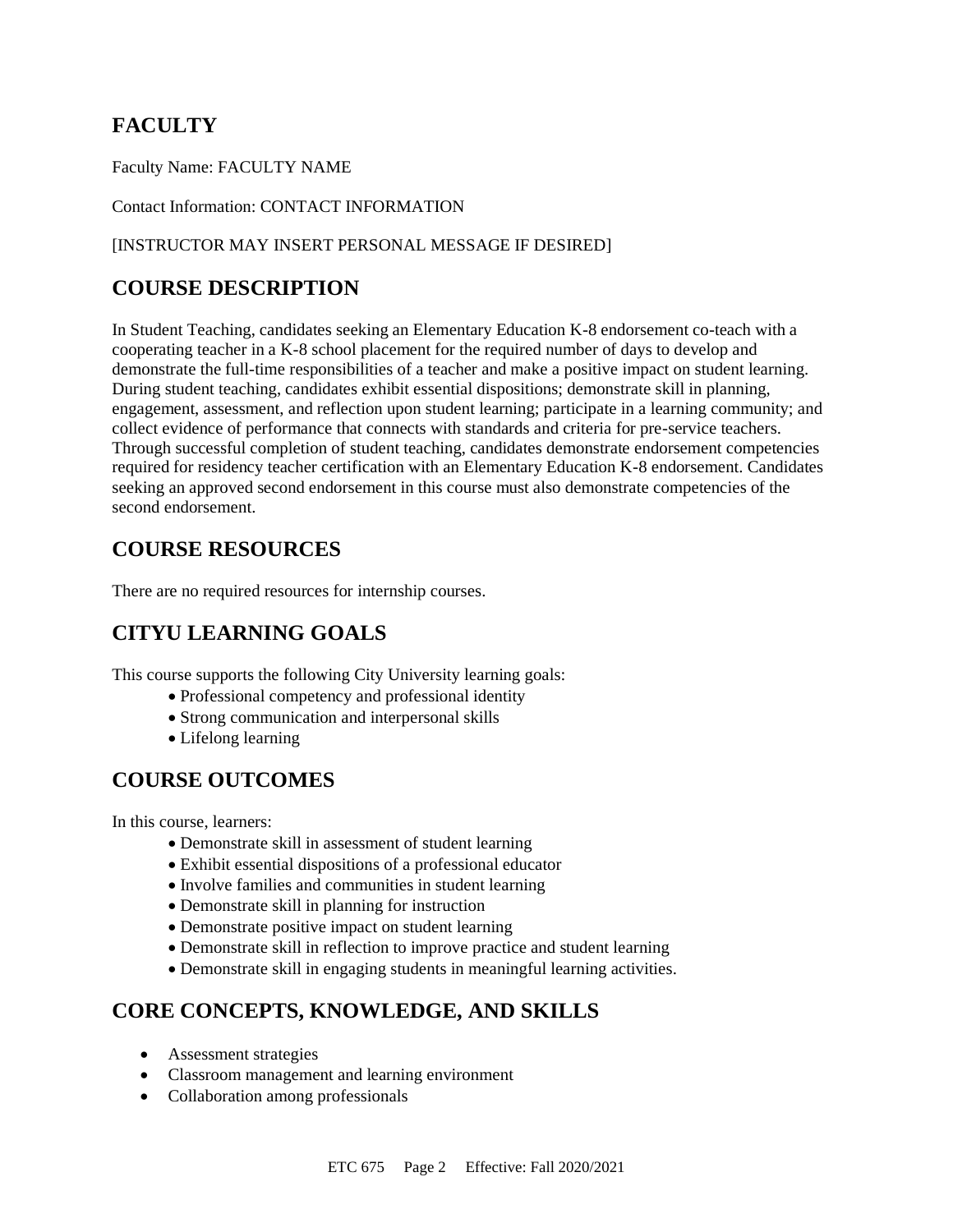- Content area knowledge
- Cultural sensitivity
- Curriculum policies and resources
- Diversity characteristics of learners
- Endorsement competencies
- Essential dispositions
- Evidence
- Family & community as partners
- Human growth & development
- Instructional strategies
- Integrating technology
- Learning styles, special needs, exceptionalities
- Learning targets
- Legal & personal safety issues
- Observe, describe, analyze, and reflect
- Paradigm shift: a teacher's view of the classroom
- Professional practice & growth
- Reflective practitioner
- Roles of school personnel
- School and classroom policies and procedures
- State learning standards
- Supporting students
- Theory to practice
- Working with individual students and small groups

### **OVERVIEW OF COURSE GRADING**

This course will be graded on a Pass/No Pass basis based on submission of all required assignments with satisfactory quality:

#### *Overview of Required Assignments*

Professional Growth Plan Context for Learning Hours Log Other Instructor Determined Assignments (if applicable)

# **SPECIFICS OF COURSE ASSIGNMENTS**

#### **Professional Growth Plan (PGP)**

Candidates create a professional growth plan (PGP) to inform growth for the first year of certified teaching. This document is required in order to complete certification. The template and additional instructions for completing the PGP can be found on the state PESB website.

#### **Hours Log**

Candidates will complete an hours log representing the time spent in their field experience placement. Candidates should complete separate hours logs for each endorsement area.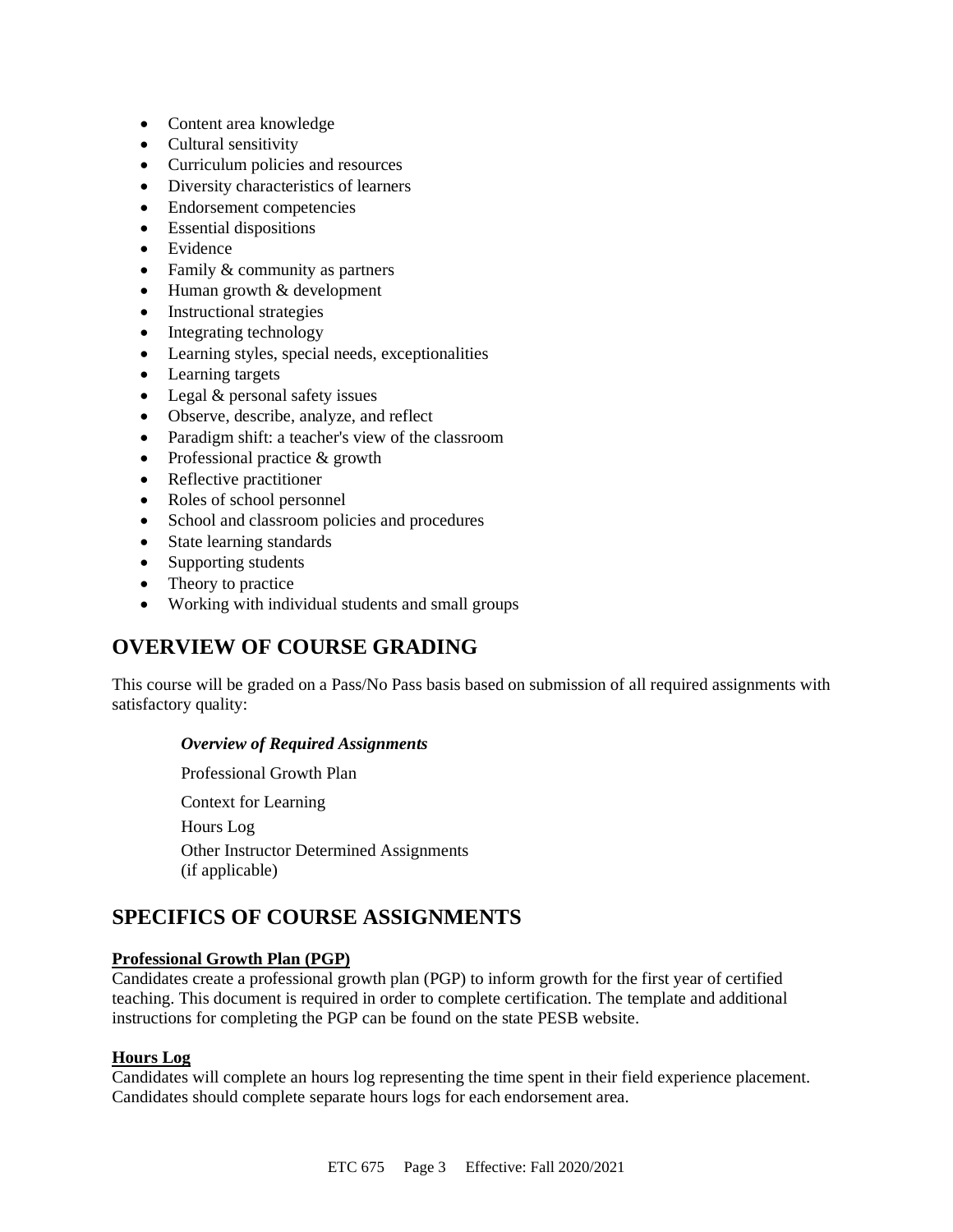#### **Context For Learning**

Candidates will complete a context for learning for the school, classroom, and students in the field experience placement.

#### **Other Instructor Determined Assignments (if applicable)**

The instructor may add additional assignments and/or make alterations to meet changes in program, state, and/or district guidelines for teacher candidates. Any additions or adaptations will be noted in the blackboard shell. Candidates should participate and engage in all classwork, including required assignments, class discussions, activities, and instructor-determined assignments. Candidates should work to meet essential dispositions criteria not only in the field, but also in their coursework, whether online or in person.

## **COURSE POLICIES**

#### **Late Assignments**

This is a pass/fail course. All assignments are due by the posted deadline. If you have extenuating circumstances and will need an extension, contact the instructor to determine a pre-approved timeline. A "Y" grade may be awarded in this instance until requirements have been completed.

#### **Participation**

You will be required to participate in one seminar session for this internship. This seminar will be offered live and/or virtually. Instructions for seminar participation will be communicated through blackboard and/or email each quarter.

#### **Professional Writing**

Assignments require error-free writing that uses standard English conventions and logical flow of organization to address topics clearly, completely, and concisely. CityU requires the use of APA style.

## **UNIVERSITY POLICIES**

You are responsible for understanding and adhering to all of City University of Seattle's academic policies. The most current versions of these policies can be found in the [University](https://www.cityu.edu/catalog/)  [Catalog](https://www.cityu.edu/catalog/) that is linked from the CityU Web site.

#### **Antidiscrimination**

City University of Seattle and its staff and faculty are committed to supporting our students. We value equity, diversity, and inclusion as a way of life as well as the educational opportunities it provides. City U will not tolerate any form of discrimination based on race, color, ethnicity, sexual orientation, gender identification, socioeconomic status, or religious values. If you have experienced any discrimination based on any of the above, we encourage you to report this to the University. Please report this to your instructor. If you do not feel safe reporting this to your instructor, please report to Dr. Scott Carnz, Provost or to the Vice President of Student Affairs, Melissa Mecham.

#### **Non-Discrimination & Prohibition of Sexual Misconduct**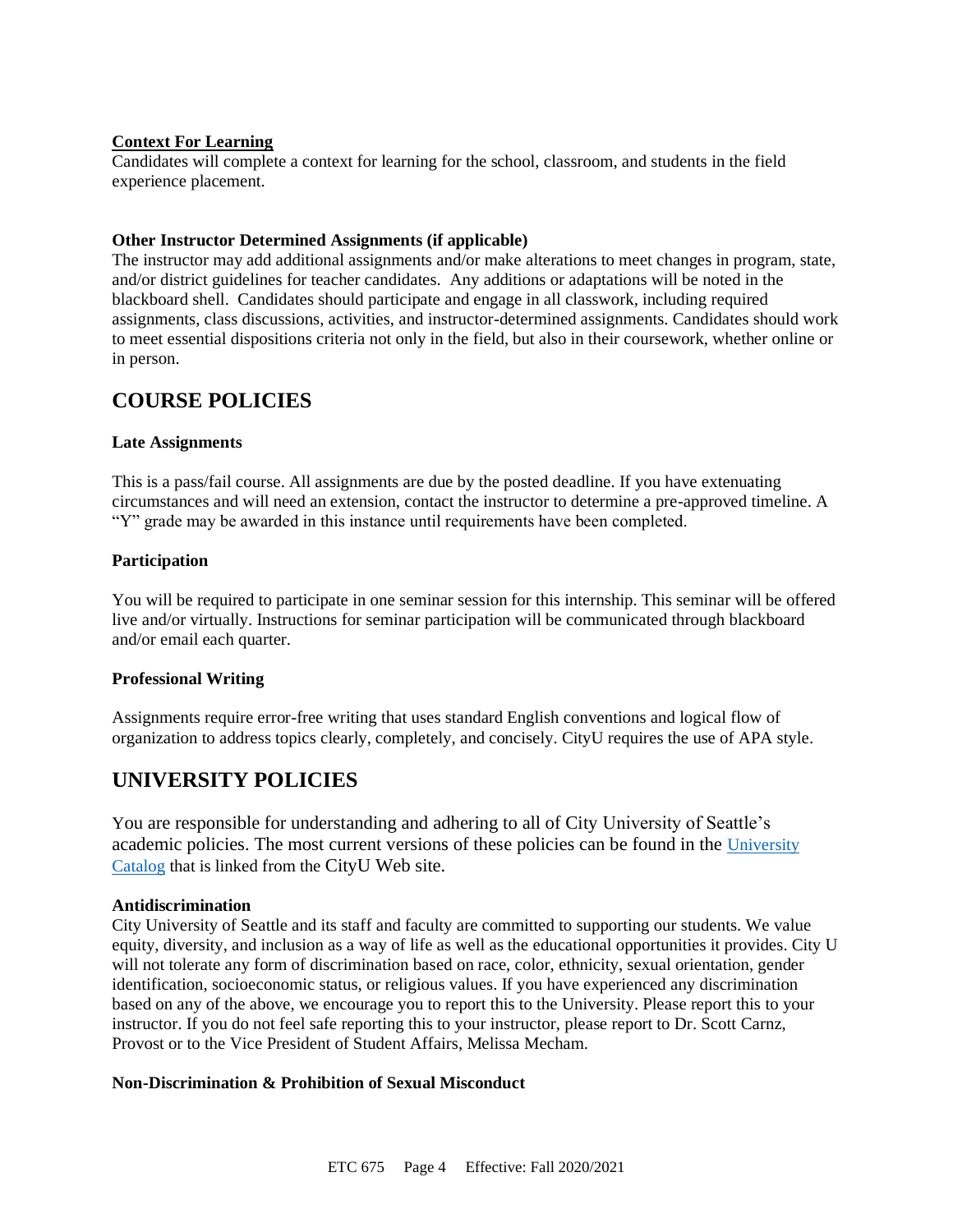City University of Seattle adheres to all federal, state, and local civil rights laws prohibiting discrimination in employment and education. The University is committed to ensuring that the education environment is bounded by standards of mutual respect and safety and is free from discriminatory practices.

In the U.S., the University is required by Title IX of the Education Amendments of 1972 to ensure that all of its education programs and activities do not discriminate on the basis of sex/gender. Sex include sex, sex stereotypes, gender identity, gender expression, sexual orientation, and pregnancy or parenting status. Sexual harassment, sexual assault, dating and domestic violence, and stalking are forms of sex discrimination, which are prohibited under Title IX and by City University of Seattle policy. City University of Seattle also prohibits retaliation against any person opposing discrimination or participating in any discrimination investigation or complaint process internal or external to the institution. Questions regarding Title IX, including its application and/or concerns about noncompliance, should be directed to the Title IX Coordinator. For a complete copy of the policy or for more information, visit <https://my.cityu.edu/titleix> or contact the Title IX Coordinator.

In Canada, in compliance with the British Columbia Human Rights Code, the Alberta Human Rights Act, WorksafeBC, and the Workers' Compensation Board of Alberta, the University believes that its environment should at all times be supportive and respectful of the dignity and self-esteem of individuals. Discrimination, harassment and bullying conduct, whether through person to person behaviour or via electronic communications such as email or social media is not acceptable and will not be tolerated. As an educational institution, it is our responsibility to cultivate an environment of excellence, equity, mutual respect and to recognize the value and potential of every individual. The University will take all necessary steps to meet or exceed the requirements of the law to prevent discrimination, harassment and bullying. The Respectful Workplace Policy for the prevention of discrimination, harassment and bullying policy and procedure can be found at <https://www.cityu.edu/discover-cityu/about-cityu/> under the Policies section or at <https://www.cityuniversity.ca/about/>.

#### **Religious Accommodations**

City University of Seattle has a policy for accommodation of student absences or significant hardship due to reasons of faith or conscience, or for organized religious activities. The University's policy, including more information about how to request an accommodation, is available in the University Catalog and on the my.cityu.edu student portal. Accommodations must be requested by the 20% mark of this course (e.g. day 14 of a ten-week course, day 7 of a 5-week course) using the Religious Accommodations Request Form found on the student dashboard in the my.cityu.edu student portal.

#### **Academic Integrity**

Academic integrity in students requires the pursuit of scholarly activity that is free from fraud, deception and unauthorized collaboration with other individuals. Students are responsible for understanding CityU's policy on academic integrity and adhering to its standards in meeting all course requirements. A complete copy of this policy can be found in the University Catalog in the section titled [Academic Integrity Policy](https://www.cityu.edu/catalog/;) under Student Rights & Responsibilities.

#### **Attendance**